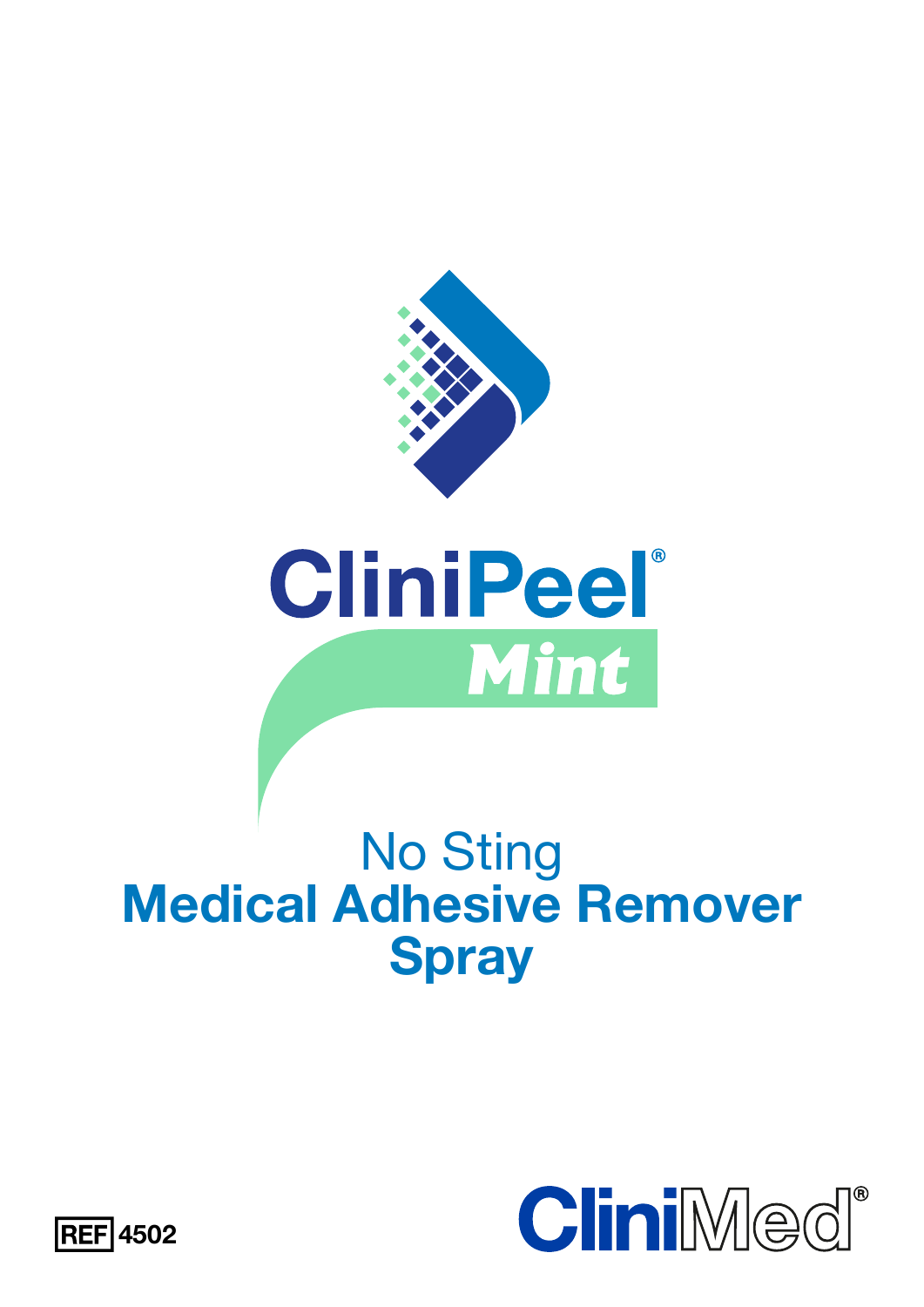## **CliniPeel Mint** No Sting

**Medical Adhesive Remover Spray**

#### **Product Description**

CliniPeel Mint No Sting Medical Adhesive Remover Spray contains a no sting silicone fluid which aids the removal of stoma pouches and other adhesive appliances from the skin. Use of the product helps to reduce skin stripping and peri-wound trauma and pain caused by the removal of adhesive appliances. CliniPeel Mint No Sting Medical Adhesive Remover helps maintain skin integrity whilst assisting quick and easy appliance removal. It is fast-drying, leaving no residue on the skin, which allows adhesive appliances to be re-applied shortly after use.

#### **Indications for use**

CliniPeel Mint No Sting Medical Adhesive Remover Spray is indicated for use on intact skin, facilitating the quick and easy removal of stoma bags and other adhesive appliances. This product may be used on adults and children.

#### **Contraindications**

CliniPeel Mint No Sting Medical Adhesive Remover Spray is not intended for direct use on broken skin. If in doubt, patch test a small area prior to use.

#### **Caution**

Use only as directed. For external use only. Allow product to evaporate completely before covering. Do not use near eyes, ears, nose, or mouth. Avoid direct inhalation or use in enclosed spaces. May not be suitable for use on babies under 30 days old

#### **Instructions For Use**

- **1.** Skin should be clean and dry prior to application.
- **2.** Spray CliniPeel around the edge of the adhesive appliance to reduce skin trauma.
- **3.** Wait a few seconds, then gently peel adhesive appliance away from the skin using additional CliniPeel to ease removal, if necessary.
- **4.** Dries in seconds. Allow to evaporate completely before covering. Once dried CliniPeel will not affect adhesion of further appliances.